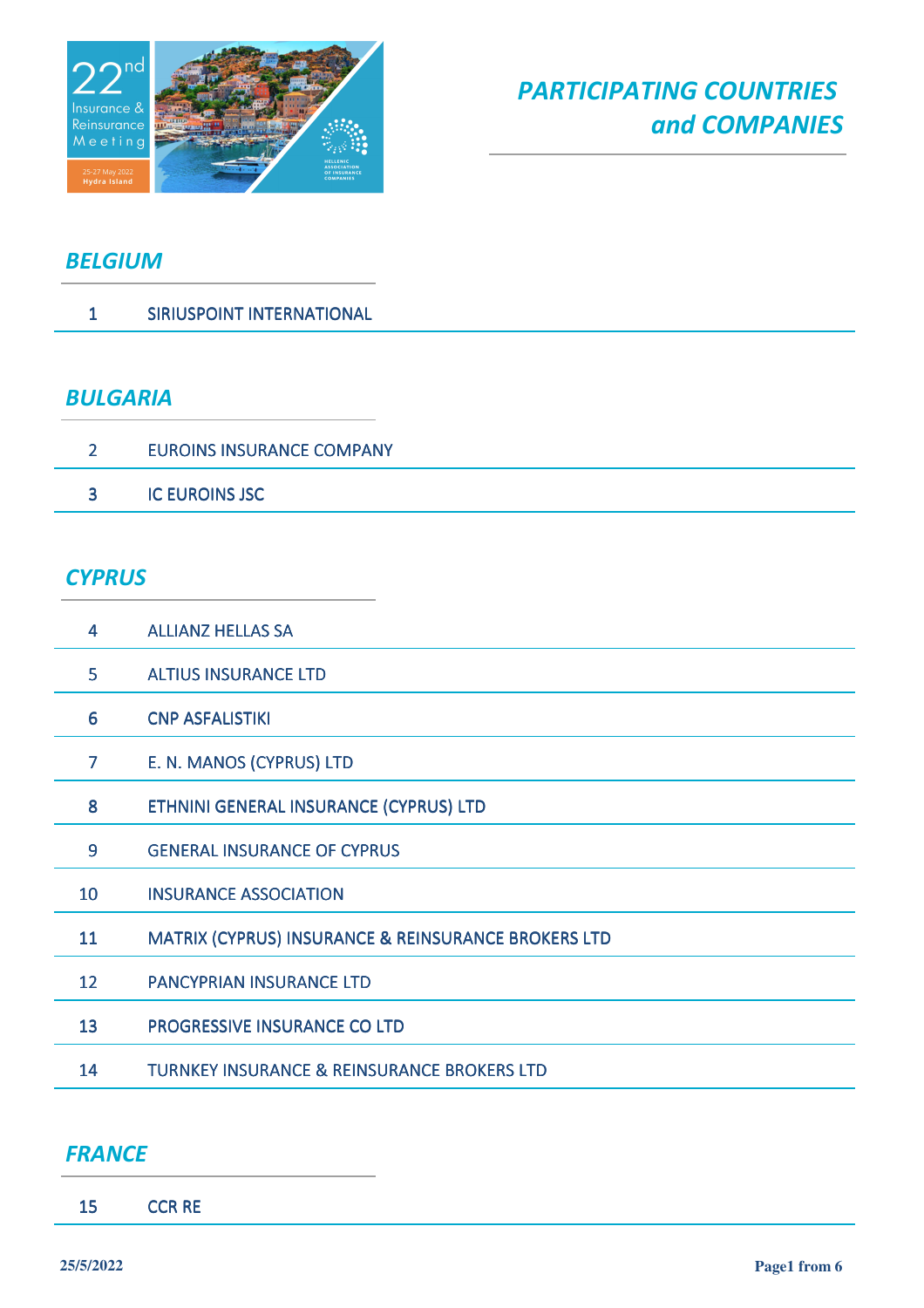#### *GERMANY*

| 16 | <b>ALLIANZ SE</b>           |
|----|-----------------------------|
| 17 | <b>FRESENIUS UNIVERSITY</b> |
| 18 | <b>GEN RE AG</b>            |
| 19 | <b>HANNOVER RUCK SE</b>     |
| 20 | <b>HDI GLOBAL SE</b>        |
| 21 | <b>MARX RE</b>              |
| 22 | <b>MUNICH RE</b>            |
| 23 | <b>R+V Versicherung AG</b>  |
| 24 | <b>SCOR RE</b>              |

# *GREECE*

| 25 |                                                             |
|----|-------------------------------------------------------------|
| 26 | <b>AIB - ATHENS INSURANCE BROKERS</b>                       |
| 27 | AIG EUROPE S.A. - Greece Branch                             |
| 28 | <b>ALLIANZ HELLAS SA</b>                                    |
| 29 | ALPHA, ELEFTHEROS TYPOS, INSIDER                            |
| 30 | AMERICAN STEAMSHIP OWNERS MARINE INSURANCE COMPANY (EUROPE) |
| 31 | <b>AMT MESITES ASFALISEON</b>                               |
| 32 | <b>ANAX INSURANCE BROKERS SA</b>                            |
| 33 | <b>AON GREECE S.A.</b>                                      |
| 34 | <b>APEIRON INSURANCE PROJECT</b>                            |
| 35 | ASFALISTIKI AGORA MAGAZINE - AAGORA.GR                      |
| 36 | <b>ASOS INSURANCE BROKERS SmPc</b>                          |
| 37 | <b>ASSET CONSULTING</b>                                     |
| 38 | <b>ATHENS CHAMBER OF TRADESMEN</b>                          |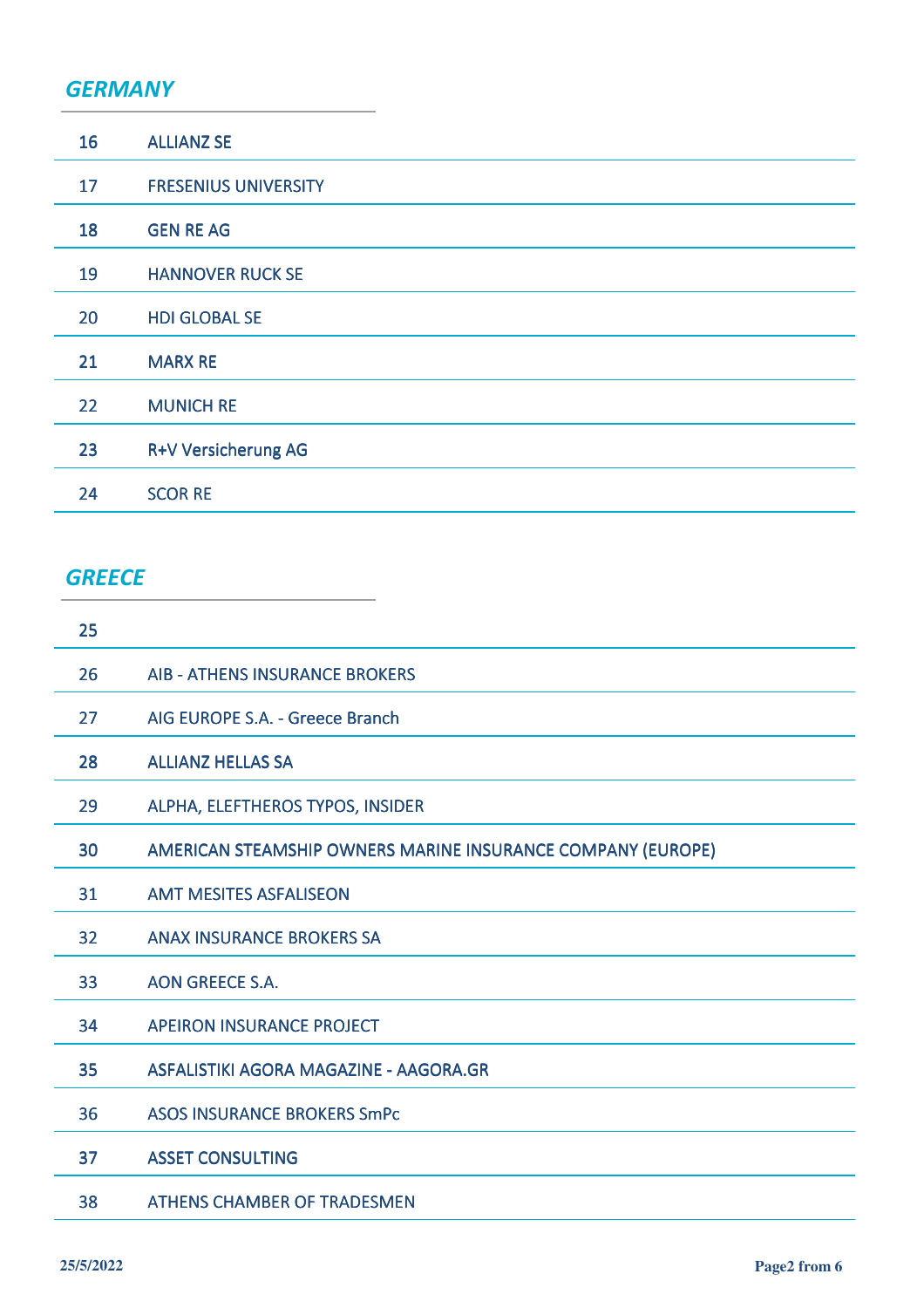| 39 | ATHENS NEKOS AGENCY / MACEDONIAN NEKOS AGENCY           |
|----|---------------------------------------------------------|
| 40 | <b>AXA PARTNERS</b>                                     |
| 41 | <b>B &amp; B INSURANCE BROKERS S.A.</b>                 |
| 42 | <b>BANK OF GREECE</b>                                   |
| 43 | <b>BANKINGNEWS.GR</b>                                   |
| 44 | BLUE AIGAION INSURANCE SOLUTIONS INSURANCE BROKERS S.A. |
| 45 | BUSINESSDAILY. GR, FINUPNEWS.GR, CRISISMONITOR, GR      |
| 46 | <b>CAPITAL.GR / FORBES</b>                              |
| 47 | <b>CARPENTER TURNER S.A.</b>                            |
| 48 | <b>CHALIOTIS &amp; ASSOCIATES LAW FIRM</b>              |
| 49 | <b>COMERGON SA RISK MANAGERS INSURANCE BROKERS</b>      |
| 50 | <b>DRAKOU INSURANCE BROKERS</b>                         |
| 51 | DYNAMIS GENERAL INSURANCE COMPANY S.A.                  |
| 52 | E. N. MANOS LTD                                         |
| 53 | <b>EPIXEIRO.GR</b>                                      |
| 54 | <b>ERGO</b>                                             |
| 55 | <b>ETHNIKI INSURANCE CO</b>                             |
| 56 | <b>ETHOSGROUP</b>                                       |
| 57 | <b>EURO2DAY</b>                                         |
| 58 | <b>EUROASFALISTIKI MAGAZINE</b>                         |
| 59 | <b>EUROBANK</b>                                         |
| 60 | <b>EUROLIFE FFH INSURANCE GROUP</b>                     |
| 61 | <b>EUROP ASSISTANCE SA GREEK BRANCH</b>                 |
| 62 | <b>EUROPEAN RELIANCE</b>                                |
| 63 | <b>FAIR CONSULTING</b>                                  |
| 64 | <b>GENERALI HELLAS INSURANCE COMPANY S.A.</b>           |
| 65 | <b>GENIKI PANELLADIKI</b>                               |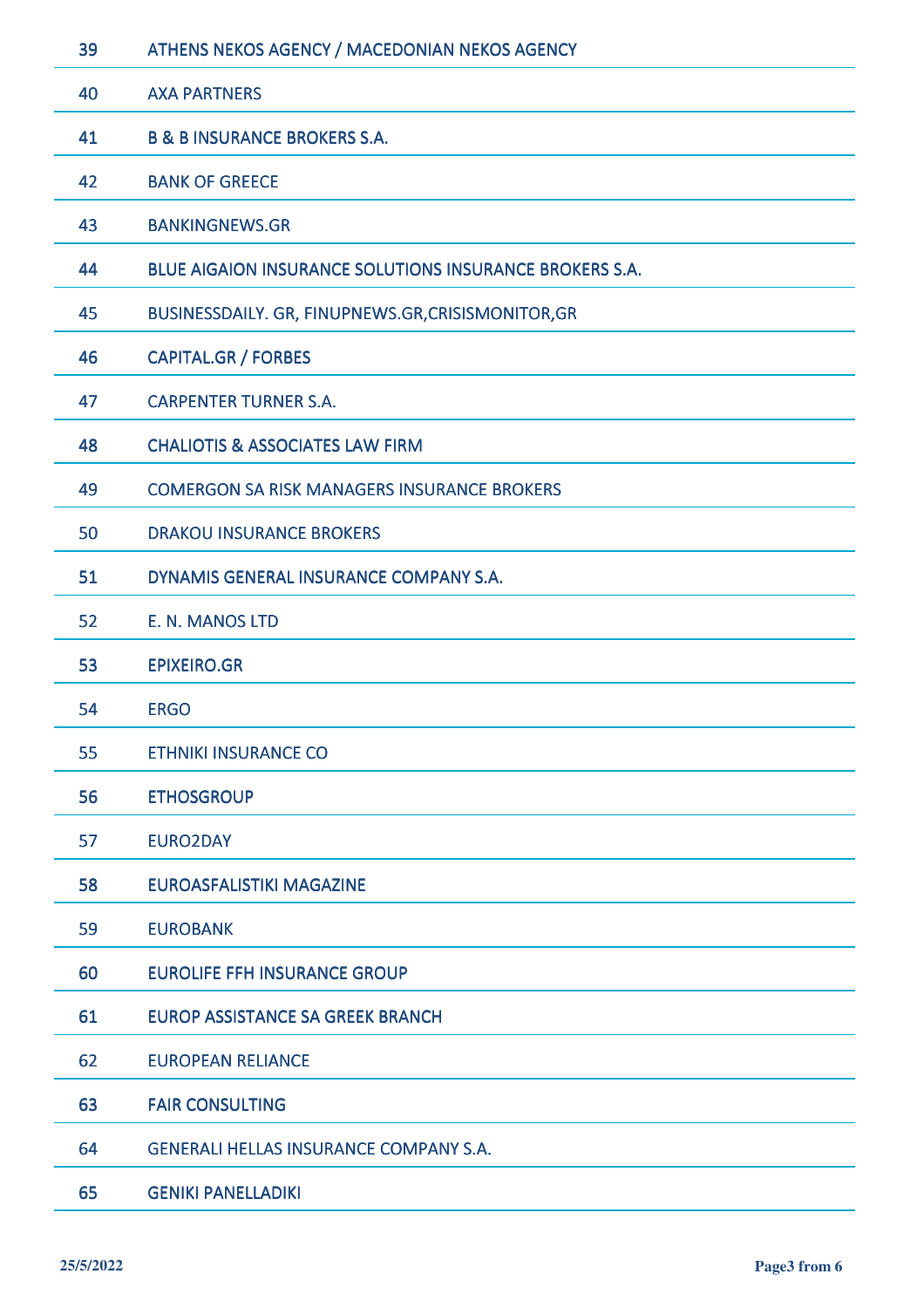| 66 | <b>GRANT THORNTON</b>                                           |
|----|-----------------------------------------------------------------|
| 67 | <b>GREEK FEDERATION OF INSURANCE UNIONS (OASE)</b>              |
| 68 | <b>GROUPAMA GREECE</b>                                          |
| 69 | <b>GTR LAW OFFICE</b>                                           |
| 70 | HDI GLOBAL SE, Hellas                                           |
| 71 | <b>HELLENIC ASSOCIATION OF INSURANCE COMPANIES</b>              |
| 72 | HOWDEN HELLAS INSURANCE & REINSURANCE BROKERS SA                |
| 73 | <b>INTERAMERICAN ASSISTANCE</b>                                 |
| 74 | INTERAMERICAN, PROPERTY & CASUALTY INSURANCE SINGLE MEMBER S.A. |
| 75 | <b>INTERSALONICA</b>                                            |
| 76 | KPMG CERTIFIED AUDITORS S.A.                                    |
| 77 | <b>KPMG Certified Auditors SA</b>                               |
| 78 | <b>MEDNET Greece S.A.</b>                                       |
| 79 | <b>MEGA BROKERS</b>                                             |
| 80 | <b>MENTOR SURVEYORS VALUERS ENGINEERS SINGLE MEMBER S.A.</b>    |
| 81 | <b>MGIS</b>                                                     |
| 82 | <b>MINETTA INSURANCES</b>                                       |
| 83 | <b>MORAX MEDIA</b>                                              |
| 84 | <b>MOTOR INSUERS' BUREAU OF GREECE</b>                          |
| 85 | <b>NEWSIT.GR</b>                                                |
| 86 | <b>NEWSPAPER VRADYNI &amp; VRADINI.GR</b>                       |
| 87 | <b>NEXTDEAL</b>                                                 |
| 88 | <b>NEXTDEAL.GR</b>                                              |
| 89 | <b>NN HELLAS</b>                                                |
| 90 | <b>NN HELLAS II</b>                                             |
| 91 | <b>NOBILIS INSURANCE BROKERS LTD</b>                            |
| 92 | <b>OLGA KEFALOGIANNI</b>                                        |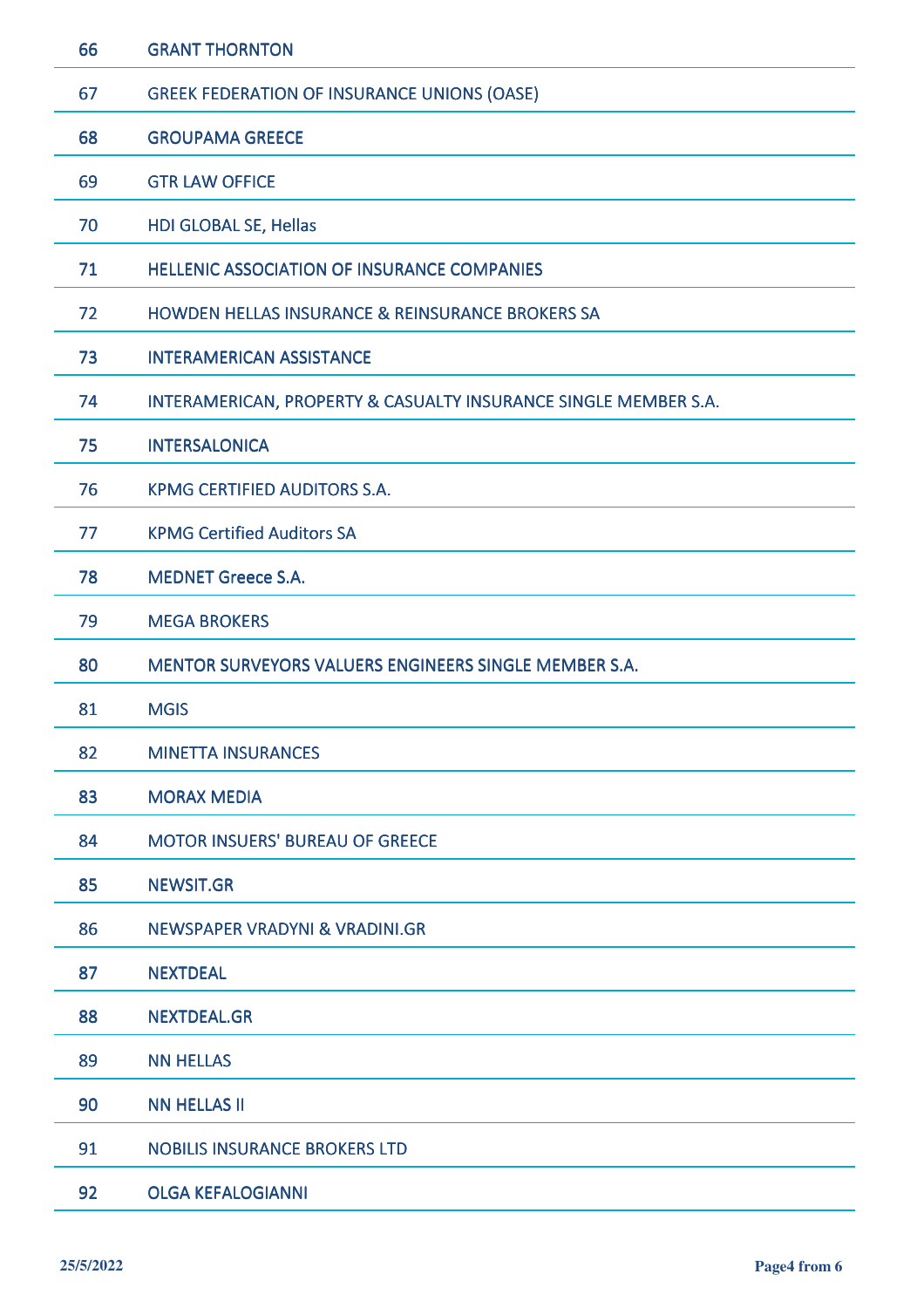| 93  | <b>PDLaw Offices</b>                  |
|-----|---------------------------------------|
| 94  | PIRAEUS AGENCY SOLUTIONS S.A.         |
| 95  | <b>PIRAEUS BANK S.A.</b>              |
| 96  | <b>PRIVATE INSURANCE MAGAZINE</b>     |
| 97  | PRIVATE LIFE INSURANCE GUARANTEE FUND |
| 98  | <b>PWC BUSINESS SOLUTIONS S.A.</b>    |
| 99  | <b>RESOLUTE SA</b>                    |
| 100 | <b>SOFIANNA SA</b>                    |
| 101 | <b>SRS GROUP OF COMPANIES</b>         |
| 102 | <b>SYNETERISTIKI INS. CO.</b>         |
| 103 | <b>TECHNOGROUP LTD</b>                |
| 104 | <b>UNDERWRITER.GR</b>                 |
| 105 | UNDERWRITER.GR / IMERISSIA.GR         |
| 106 | <b>VESTER INSURANCE AGENT SA</b>      |
| 107 | <b>VRS EXPERTEAM</b>                  |

### *IRELAND*

UNIPOLRE

## *ITALY*

| 109        | <b>AXA XL RE</b>                      |
|------------|---------------------------------------|
| <b>110</b> | <b>HANNOVER RE SERVICES ITALY SRL</b> |
| 111        | <b>HOWDEN ITALIA S.p.A.</b>           |
| 112        | <b>MAPFRE RE</b>                      |

### *LEBANON*

| 113 | <b>CAISSE CENTRALE DE REASSURANCE</b> |
|-----|---------------------------------------|
|     |                                       |